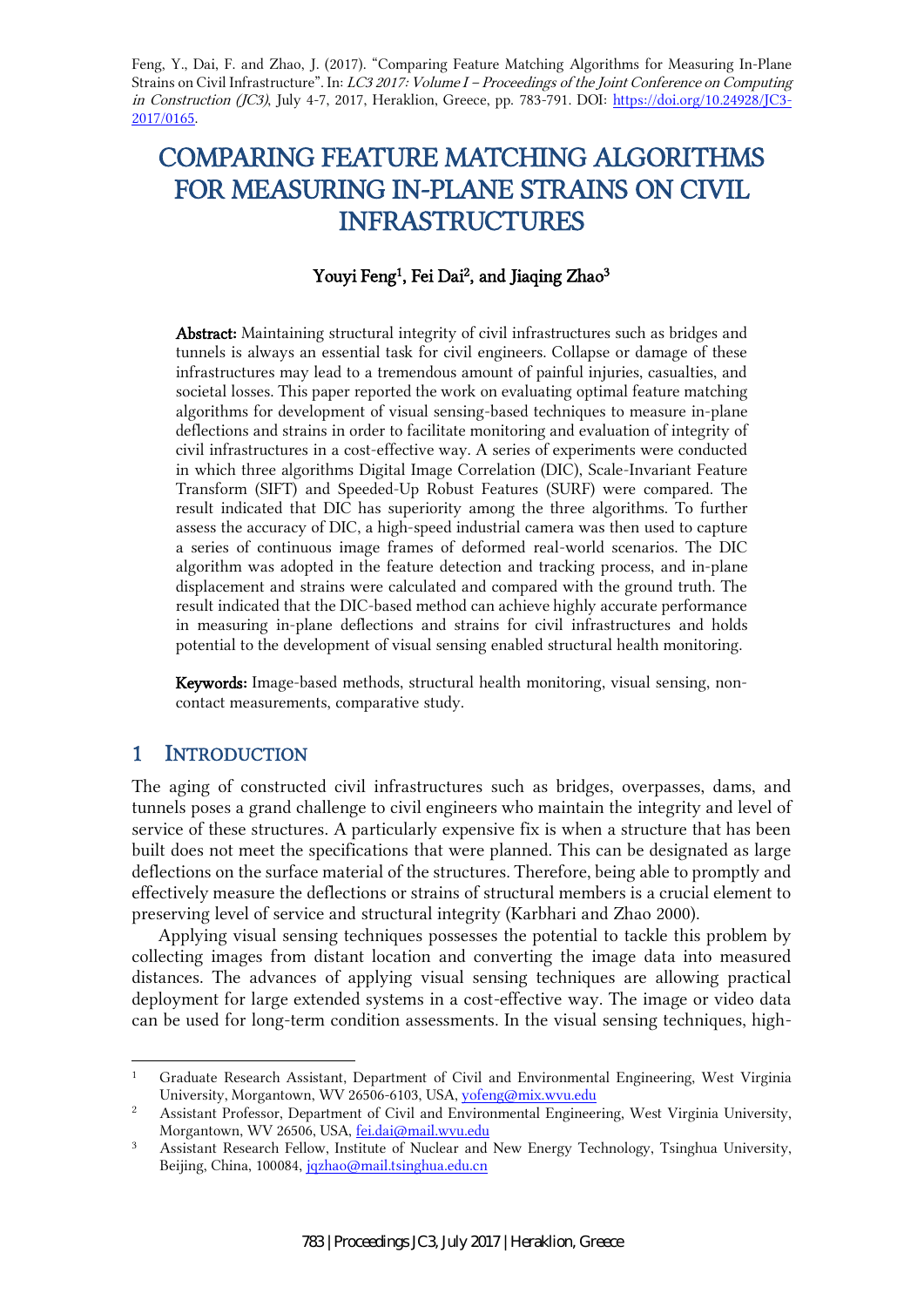speed cameras are utilized to collect image frames of the target. Then, feature detection and matching algorithms are applied to track the spatial positon changes of the visual features detected in the images of the target. In this study, the deflection is defined as the in-plane geometric changes of structural members on the surface, which can be computed by recovering the target's spatial coordinates over time. After obtaining the deflection information, strains of the target can be calculated, which together with the deflection information will help make preventive decisions in response to different situations, for instance, sending a warning signal when the maximum strain of a civil infrastructure exceeds the pre-set threshold.

It is noticeable that since the displacement and deformation of the target are directly calculated by comparing the feature position changes, the measuring accuracy of the said techniques is primarily determined by how accurately the features can be detected and matched from the image frames of the target. Therefore, the initial and essential task for implementing the visual sensing technique to derive an accurate measuring method is to obtain the optimal feature detection and matching algorithm from a series of alternatives. In this research, we propose to compare the DIC, SIFT and SURF algorithms for the image feature detection and matching procedure. A series of experiments were designed and conducted to compare these three algorithms. In addition, the accuracy of these algorithms to measure in-plane deflections and strains was evaluated and analyzed in a detailed manner. Our experimental results revealed that the DIC algorithm has superiority among the three algorithms and holds great potential to be applied to measure in-plane deflections and strains for civil infrastructure applications.

#### 2 BACKGROUND

#### 2.1 Methods for Measuring Deflections of Civil Infrastructures

This section focuses on the methods that are available to measure deflections and strains for civil infrastructures, which can be categorized into contact and non-contact methods.

Contact measuring methods require the measuring instruments to be installed onto the target surface or into its body.

The first class is the wire/wireless sensor network based methods which are most typically used for measuring structural deflections. Usually professional operators install the wire/wireless sensors onto the target that needs to be monitored, whereby they can collect the target's spatial positon changing information (Kim et al. 2007). This method can achieve sufficient accuracy performance for measuring deflections. The development of wireless sensing techniques may reduce the extra expense of the wire transmission to some extent (Lynch and Loh 2006); however, the convenience of switching operations between different measuring targets still needs improvement. Besides, when facing relatively large-scale applications, the number of sensors needed for installation and uninstallation will be extra work. Moreover, since the sensor network based methods can only detect the deflections of those particular positions where the sensors are placed, the full-field deflections of the target still cannot be measured (Chintalapudi et al. 2006).

The second class is the Global Positioning System (GPS) based methods, which are in contact measuring nature since the GPS receivers need to be installed onto the surface of the target for collecting data. The GPS-based methods include static, fast-static, and RTK (real-time kinematic) modes. Previous research of GPS monitoring for civil structures includes the static monitoring of settlements and deflection trends for banks or dams (Yi et al. 2013). Also, the real-time kinematic (RTK) method has been applied in structural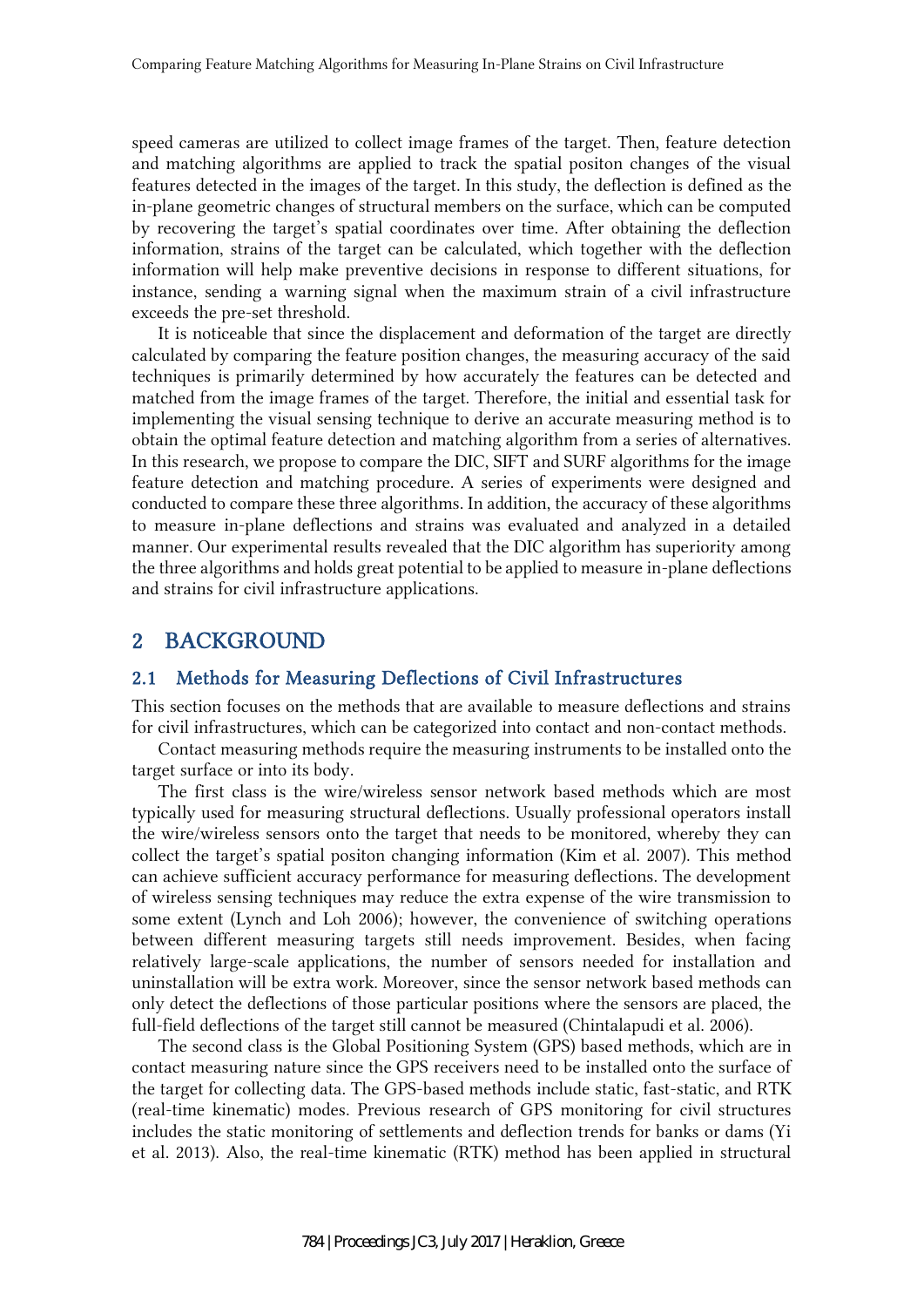health monitoring (SHM). In the RTK mode, the target point's 3D coordinates can be determined by the static GPS receivers and by recording the difference between calculated spatial positons from the satellite data.

Non-contact measuring methods enable the measuring tools to be a few meters or even further away from the target. These methods have much more flexible spatial adaptability and less installation complexity compared to contact measuring method (such as wireless sensor networks). It actually holds more potential to be applied to measure deflections and strains for civil infrastructures when considering the operation convenience. It is particularly important when dealing with those relatively large-scale infrastructures. There are a series of methods that have been developed such as laser scanning, image/video-based methods, and total station surveying. Alba et al. (2006) proposed a method to monitor deformations of large concrete dams by terrestrial laser scanning. The advantage of this method is that it can achieve very high measuring accuracy. However, this method suffers from the high cost of a high-precision surveying laser scanner (normally, over a hundred thousand dollars), which has caused this method to not be practical for the cost-effective goal of a particular project. Maas and Hampel (2006) applied total station surveying to measure the deflections of civil infrastructures. In this method, several special markers were placed on the target to record the spatial coordinates of the markers over time in order to acquire the target's positon changing information. However, using total station faces the similar challenge as applying sensor networks. That is, it cannot achieve full-field measurement of deflections for targets.

Considering the above mentioned unfavorable factors of the discussed methods, image sensing techniques can be considered as an alternative option. They apply optical sensors (e.g., cameras) to capture and record spatial position information of targets based on relevant imaging principles (Wahbeh et al. 2003). This method has several advantages when compared to the conventional methods. First, it can generate accurate full-field deflections of the target that the field of view covers. Second, it is convenient to periodical use and applicable for different scales of civil infrastructure applications (Wang and Cuitiño 2002). As a result, the image sensing techniques can be a promising alternative to be applied to measure deflections of civil infrastructures.

The principle of the deflection measuring method using imaging lies in detecting and matching interest features in a series of continuous image frames to obtain the position changing values of the features. The accuracy of this method is primarily associated with the interest points' location in each image frame. Hence, the key task to achieve a highaccuracy measuring method is determined by performance of the feature detection and matching (Küntz et al. 2006). Therefore, obtaining the optimal feature detection, matching, and/or tracking algorithm has top priority over other tasks in our research.

### 2.2 Feature Detection and Matching/Tracking Algorithms

A plethora of algorithms have been developed to detect and match feature points cross images. These algorithms can be categorized into two types: the description-based algorithms and correlation-based algorithms. As to the description-based algorithms, we selected the SIFT algorithm (Lowe 2004) and the SURF algorithm (Bay et al. 2006) for their superiority over other detectors and descriptors (Zhu and Davari 2015). In terms of correlation-based algorithms, researchers have successfully applied them in mechanical and manufacturing engineering applications. A typical method is DIC (Zhao et al. 2012).

Lowe (2004) proposed Scale-Invariant Feature Transform (SIFT). Assessment results revealed that SIFT and its expansions have more robustness than other descriptors (Mikolajczyk and Cordelia 2005). The features extracted by SIFT are local features of the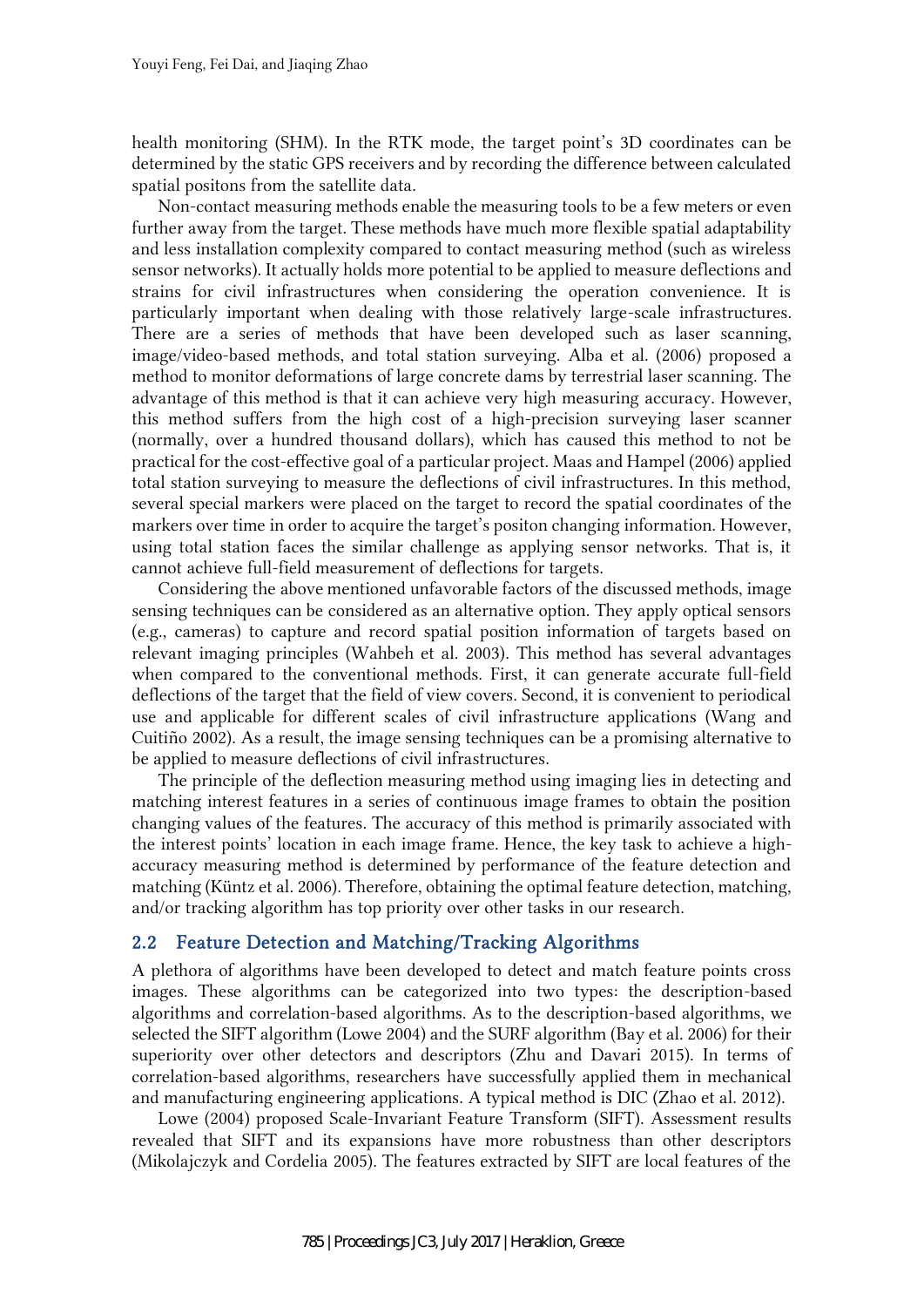image. Those features have scale invariant property to spatial translation, rotation, scaling, brightness variation, occlusion, and image noise. These properties lead SIFT to be one of the most powerful algorithms for feature detection and matching in different areas.

Speeded-Up Robust Features (SURF) was proposed by Bay et al. (2006). In SURF, image features are localized by applying a non-maximum suppression schema across image scales. The Henssian matrix is used which has excellent stability when extracting local extreme points in the images. While SIFT uses the natural properties of an image without considering color, SURF makes use of the RGB information in feature extraction and matching. So far, the SURF algorithm has been applied to several applications such as automatically generating 3D points of civil infrastructures (Fathi et al. 2015).

Digital image correlation (DIC) belongs to correlation-based methods. It is an optical method that employs image registration techniques for accurate measurements of changes in images (Schreier et al. 2009). This method has been applied in applications such as industrial part deformation detection in mechanical engineering. Related research has shown the DIC algorithm has great potential in the mechanical field (Zhao et al. 2012).

# 3 PROBLEM STATEMENT AND OBJECTIVE

Although there are a plethora of algorithms available for detecting and matching feature points across images, research has revealed that SIFT and SURF detectors and descriptors have priority over other detectors and descriptors (Zhu and Davari 2015). In spite of this, the accuracy of applying them to measure structural deflections has not been assessed.

The DIC algorithm has been successfully applied in mechanical applications. However, its performance in civil engineering has not been justified. It is obvious that there are distinct differences between its applications in civil and mechanical engineering fields. For example, speckle patterns are usually used for DIC in mechanical applications (Bornert et al 2009); whereas the speckle patterns are not always appropriate to be utilized on civil infrastructures. In addition, civil infrastructures such as tunnels or dams, are usually in large scale, which may cause uncertainties of applying DIC in the field. As a result, to identify whether DIC still reveals potential to measuring deflections and strains for civil infrastructures, it is needed to test DIC with the civil infrastructure settings.

In short, all of the three algorithms (DIC, SIFT and SURF) might be applied in feature detection and matching for measuring in-plane deflections and strains of civil structures, but their performance in terms of accuracy is yet unknown. To determine which algorithm is optimal for the deflection and strain measuring task, this paper attempts to compare the accuracy of these algorithms through conducting several groups of experiments.

# 4 EXPERIMENT AND RESULTS

### 4.1 Evaluating Accuracy of SIFT, SURF and DIC

#### 4.1.1 Overview

The Manta G-233-B industrial camera with a 2/3 inch COMS sensor and a 50 mm fixed focal length lens was employed. We captured two groups of video frames of the object under operating the servo-hydraulic fatigue testing machine (INSTRON 8501) in the structural lab at the West Virginia University. The machine has the meter to record the distance the testing table hoists which can be used as ground truth. The camera collects the data which is processed with three algorithms to result in three observations.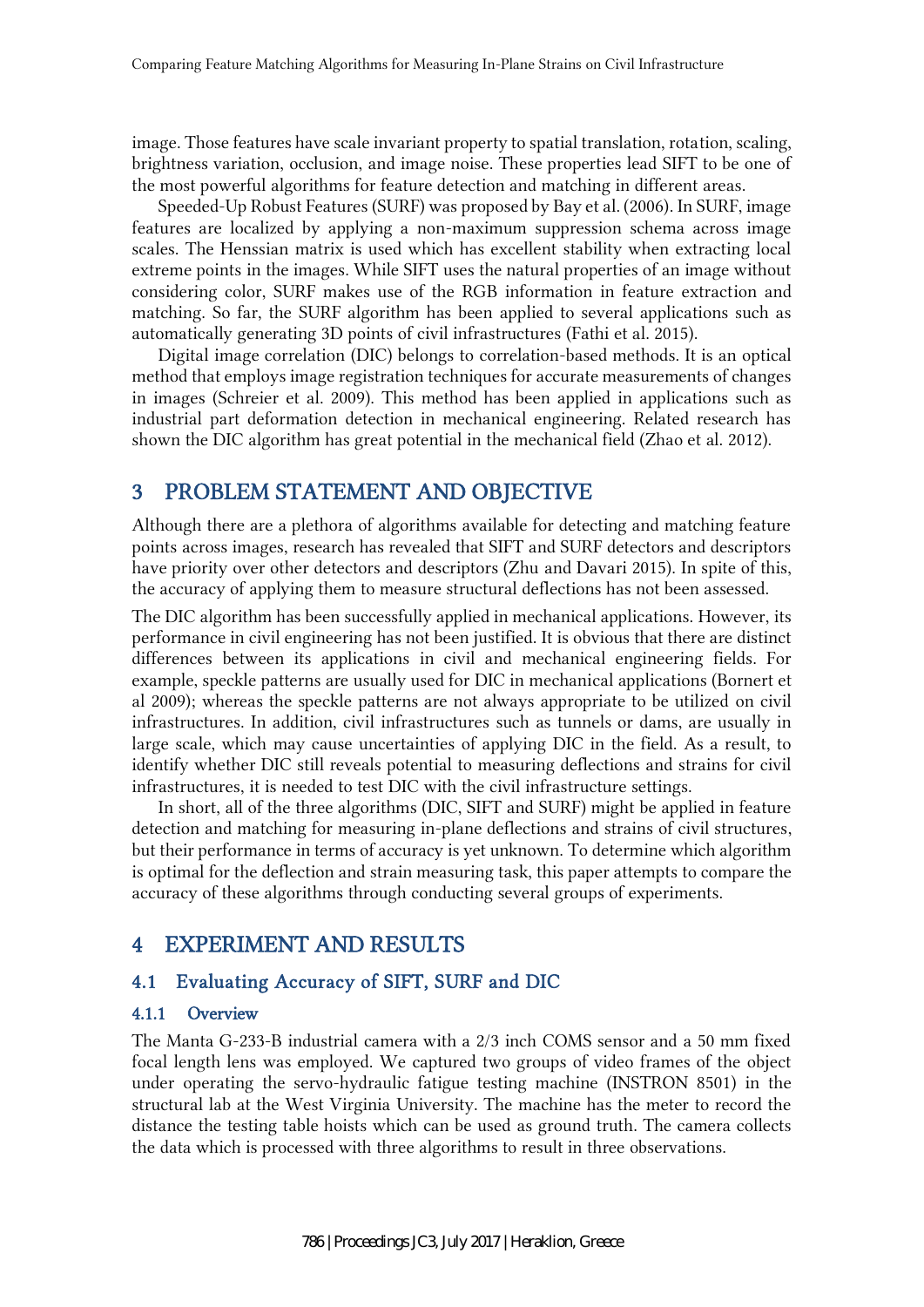Two groups of video frame dataset were collected in the experiments. The images in Group 1 were taken with 15.4 pixel deflection (equal to 2 mm displacement in real world) between each two consecutive images (the machine was configured to pause at each displacement of 2 mm), and the images in Group 2 were taken with 22.9 pixel deflection (equal to 3 mm real world displacement interval; the machine was configured to pause at each displacement of 3 mm). All testing images used in the experiments had a 2048 ×1088 resolution. The initial images shot for each group are presented in Figure 1.



Figure 1: Sample images of (a) Group 1 and (b) Group 2

#### 4.1.2 Experiment Result

The three algorithms were employed to process the two groups of images respectively. The processing results are presented in Figure 2. The calculation of the error was based on the vertical distance a feature point travels from its original position. The data collection distance was 0.95 m. The measurement error was in the unit of pixels.



Figure 2: Pixel-level measurement error for (a) Group 1 and (b) Group 2





Specifying a metric measurement of a distance in the scene makes it possible to convert pixel measurements into absolute metric values. In this experiment, the actual data collection distance of 0.95 m was used for unit conversation and scaling. Figure 3 presents the results of average errors for measurements at different distances.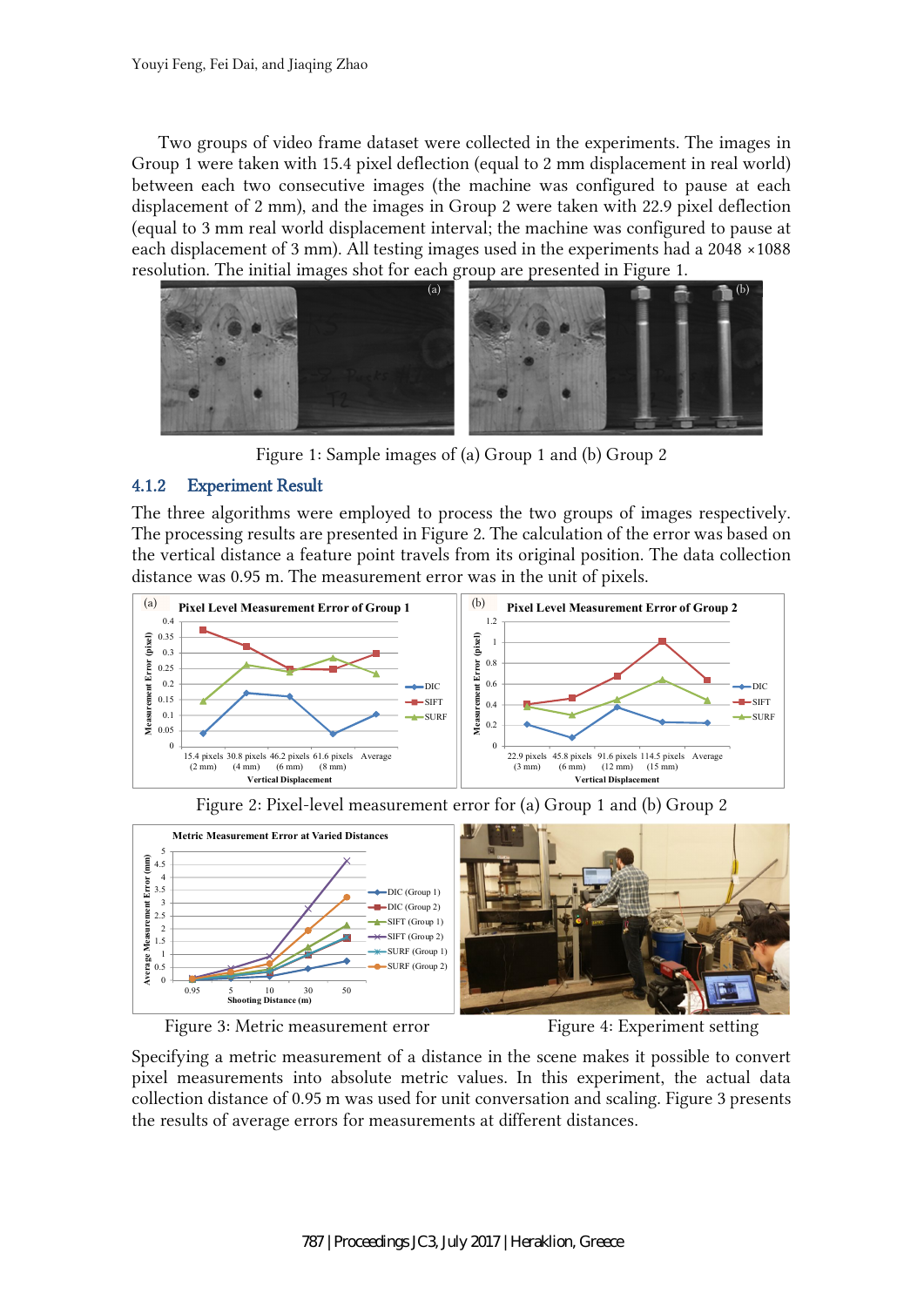# 4.2 Assessing Accuracy of DIC to Measuring Deflections and Strains

#### 4.2.1 Overview

Based on the results in Section 4.1, it was found that the DIC algorithm led to the optimal measuring accuracy. Therefore, in this section, we further conducted experiment to measure accuracy of applying the DIC algorithm in computing deflections and strains.

Figure 4 shows the experiment setting, in which the Manta G-233-B industrial camera with a 2/3 inch COMS sensor and a 50 mm fixed focal length lens was used to collect video frames and two LVDT (Linear Variable Differential Transformer) instruments were applied to record the specimen movements as ground truth data. In this experiment, a concrete specimen was placed on the steel base of the INSTRON compression machine and compressed with hydraulic power supply loadings. The machine controller paused movements of the compression head at each preset distance, which was 0.0008 inches. Each time when the machine paused, the images were recorded and collected for processing. This way, the sensor measurement results could be compared with the data recorded by the machine for accuracy evaluation purpose.

Two sets of images were collected for assessments of two scenarios. As to scenario 1, the ground truth was intentionally deflected by 2 mm along vertical direction between each collecting frames. That was 15.4 pixels in image scope. For scenario 2, the ground truth was 3 mm (22.9 pixels in image scope) along vertical direction. Figure 5 presents samples of two consecutive video frames in this experiment.



Figure 5: Samples of two consecutive video frames in this experiment

#### 4.2.2 Experiment Result

In this experiment, we used the percentage error to reflect the accuracy of the algorithm. The Percentage Error could be computed by Abs (Measuring Result – Ground Truth) / Ground Truth \* 100%. Then, the Accuracy of the algorithm could be calculated based on 100% – Percentage Error. Tables 1 and 2 present the percentage errors for measuring deflections and strains respectively.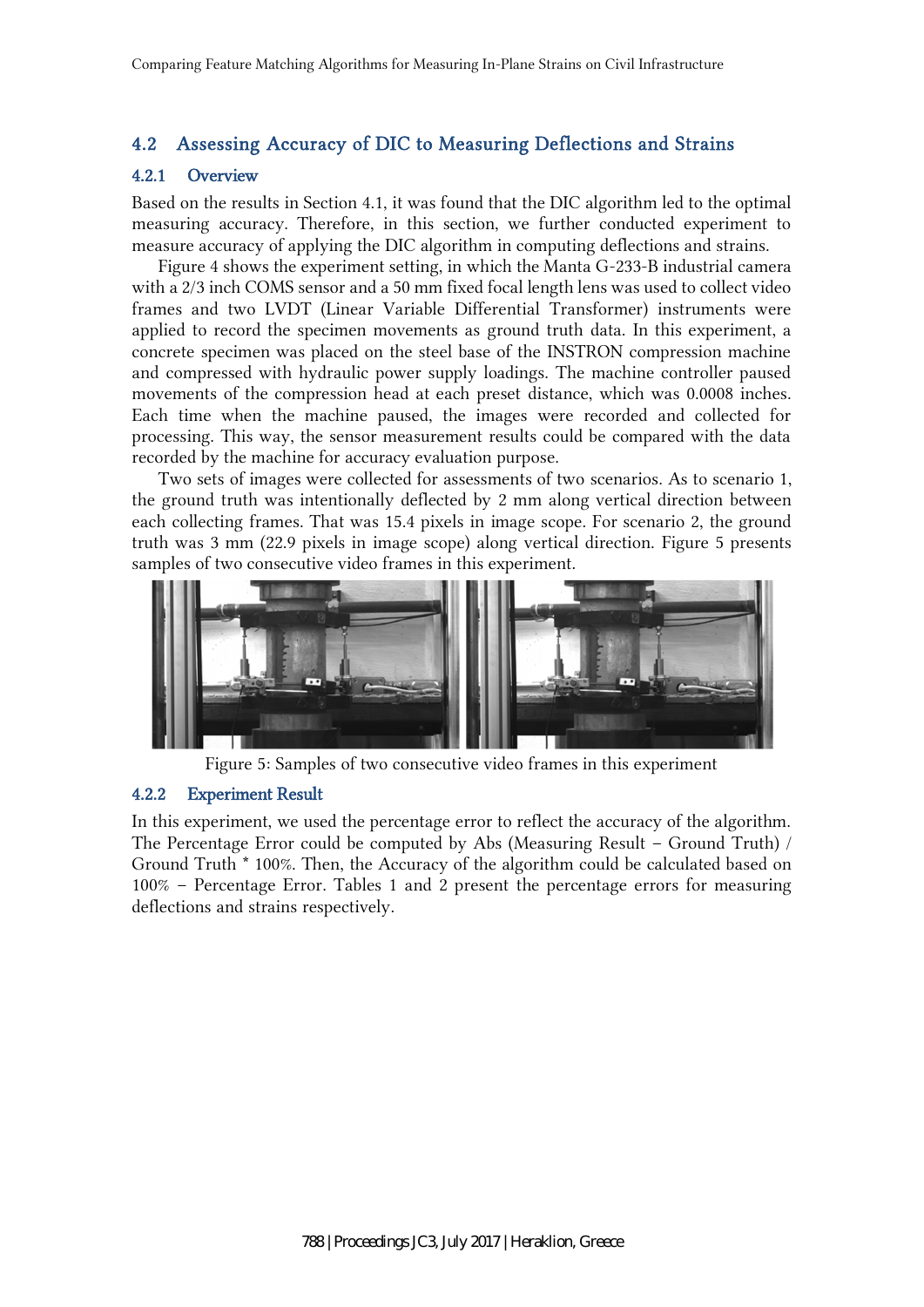|            |           |           |           | Percentage Error (%)                    |           | Accuracy (%) |
|------------|-----------|-----------|-----------|-----------------------------------------|-----------|--------------|
|            |           |           |           | Group 1 Group 2 Group 3 Group 4 Average |           | Average      |
| Scenario 1 | $0.277\%$ | $0.552\%$ | $0.344\%$ | 0.059%                                  | $0.308\%$ | 99.69%       |
| Scenario 2 | $0.899\%$ | $0.167\%$ | $0.387\%$ | 0.208\%                                 | 0.415%    | 99.58%       |

Table 1: Deflection measuring accuracy

Table 2: Strain measuring accuracy

|                                             |                              |                                                        |          |          | Group 1 Group 2 Group 3 Group 4 Average Ground truth |
|---------------------------------------------|------------------------------|--------------------------------------------------------|----------|----------|------------------------------------------------------|
| Strain Value                                |                              | $0.000529$ $0.000562$ $0.000555$ $0.000406$ $0.000513$ |          |          | 0.000501                                             |
| Accuracy $(\%)$ 94.25% 87.65% 89.09% 81.11% |                              |                                                        |          | 88.02%   |                                                      |
| Standard Dev.                               | 0.000125  0.000101  0.000085 |                                                        | 0.000133 | 0.000111 |                                                      |

#### 4.3 Discussions

#### 4.3.1 DIC, SIFT and SURF Comparison

Based on the results (Figure 2), the DIC algorithm achieved the highest accuracy among the three algorithms. SURF was the second. In contrast, SIFT revealed the worst accuracy performance, whose average error could be as high as three times of DIC.

In terms of metric error estimation (Figure 3), DIC revealed superiority among all algorithms, SURF was the second, and the accuracy of SIFT was not comparable to DIC and SURF. For example, when the capturing distance was 50 m, the average error of SIFT was over 4.5 mm, which was considered meaningless for high-accuracy applications.

All three algorithms detects the natural features on the surface of the material and use them in the process of matching and tracking. It is worth noting that these visual sensing algorithms normally perform on texture rich surface. Considering that the civil infrastructure surface material typically features clutters, paints, and unsmooth finishing, all of which are of help to present distinctive visual features, it is possible to exploit the techniques for measuring deflections and deformations in civil infrastructure applications.

#### 4.3.2 Measuring In-Plane Deflections and Strains

From Table 1, we could observe that the accuracy of measuring in-plane deflections was 99.69% for scenario 1, and 99.58% for scenario 2. The experimental results revealed that the DIC algorithm possesses the potential to be implemented for measuring in-plane deflections more than SIFT and SURF do in terms of measuring accuracy performance.

In addition, from the data shown in Table 2, the average accuracy for measuring strains of the lab scenarios was around 88.02%, and the average standard deviation was  $1.11 \times 10^{-7}$ 4 . This revealed that the DIC-based measuring method could achieve high accuracy to measure both in-plane deflections and planar strains for concrete materials.

# 5 CONCLUSIONS

This research compared the description-based SIFT, SURF algorithms and the correlationbased DIC algorithm in detecting and matching/tracking image features for measuring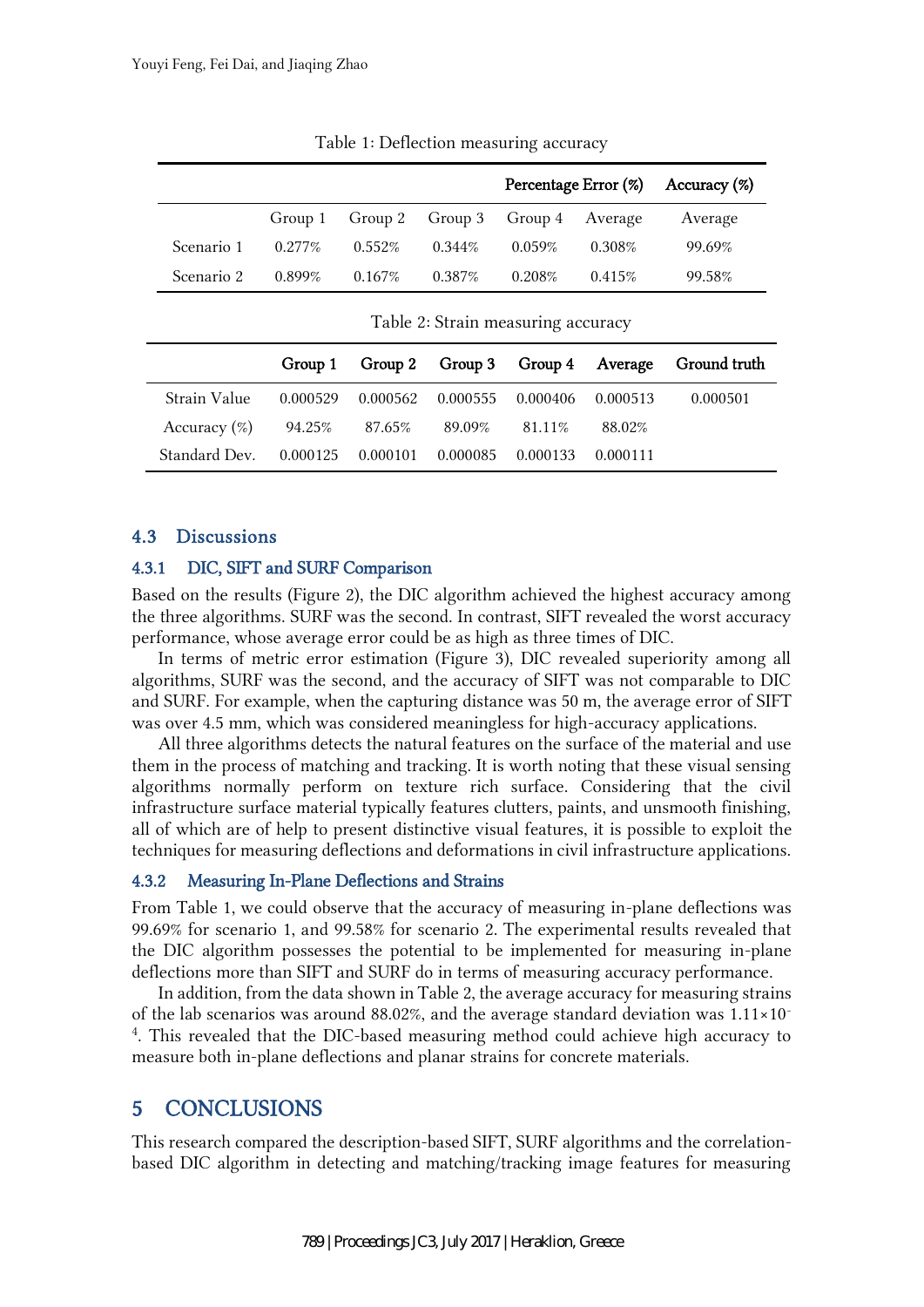structural in-plane deflections and planar strains. We designed and conducted experiments to reveal the performance of the three algorithms. The results revealed that the DIC algorithm had much higher measuring accuracy than the SIFT and SURF algorithms. Therefore, we concluded that the DIC method has great potential to be utilized in the development of visual sensing techniques for measuring in-plane deflections and strains of civil infrastructures. However, several hurdles need to be tackled for the consideration of field implementation. For example, the efficiency of the techniques needs investigation to suffice the needs of real-time or near real-time applications. In reality, measurements in three-dimensional scope are also needed by engineers which calls for further extension of the current study. In addition, it is still challenging to apply visual sensing techniques in practices due in large part to sensitivity to the surface material (texture, color) of structures for successful applications.

#### 6 ACKNOWLEDGMENTS

The authors of this paper would like to thank the NASA West Virginia Space Grant Consortium for its support of this research.

## 7 REFERENCES

- Alba, M., Fregonese, L., Prandi, F., Scaioni, M., and Valgoi, P. (2006). Structural monitoring of a large dam by terrestrial laser scanning. International Archives of Photogrammetry, Remote Sensing and Spatial Information Sciences, 36(Part 5), 6.
- Bay, H., Tuytelaars, T., and Van Gool, L. (2006). SURF: Speeded Up Robust Features. Lecture Notes in Computer Science, Vol. 3951, 404-417.
- Bornert, M., Brémand, F., Doumalin, P., Dupré, J. C., Fazzini, M., Grédiac, M., and Wattrisse, B. (2009). Assessment of digital image correlation measurement errors: methodology and results. Experimental Mechanics, 49(3), 353-370.
- Chintalapudi, K., Fu, T., Paek, J., Kothari, N., Rangwala, S., Caffrey, J., and Masri, S. (2006). Monitoring civil structures with a wireless sensor network. Internet Computing, IEEE, 10(2), 26-34.
- Fathi, H., Dai, F., and Lourakis, M. (2015). Automated as-built 3D reconstruction of civil infrastructure using computer vision: achievements, opportunities, and challenges. Advanced Engineering Informatics, 29(2), 149-161.
- Karbhari, V. M., and Zhao, L. (2000). Use of composites for 21st century civil infrastructure. Comput. Methods in Appl. Mech. Eng., 185(2), 433-454.
- Kim, S., Pakzad, S., Culler, D., Demmel, J., Fenves, G., Glaser, S., and Turon M. (2007). Health monitoring of civil infrastructures using wireless sensor networks. The 6th International Symposium on Information Processing in Sensor Networks, 254-263.
- Küntz, M., Jolin, M., Bastien, J., Perez, F., and Hild, F. (2006). Digital image correlation analysis of crack behavior in a reinforced concrete beam during a load test. Canadian Journal of Civil Engineering, 33(11), 1418-1425.
- Lowe, D.G. (2004). Distinctive image features from scale-invariant keypoints. International Journal of Computer Vision, 60(2), 91-110.
- Lynch, J.P., and Loh, K.J. (2006). A summary review of wireless sensors and sensor networks for structural health monitoring. Shock and Vibration Digest, 38 (2), 91-130
- Maas, H. G., and Uwe, H. (2006). Photogrammetric techniques in civil engineering material testing and structure monitoring. Photogramm. Eng. Rem. <sup>S</sup>., 72(1), 39-45.